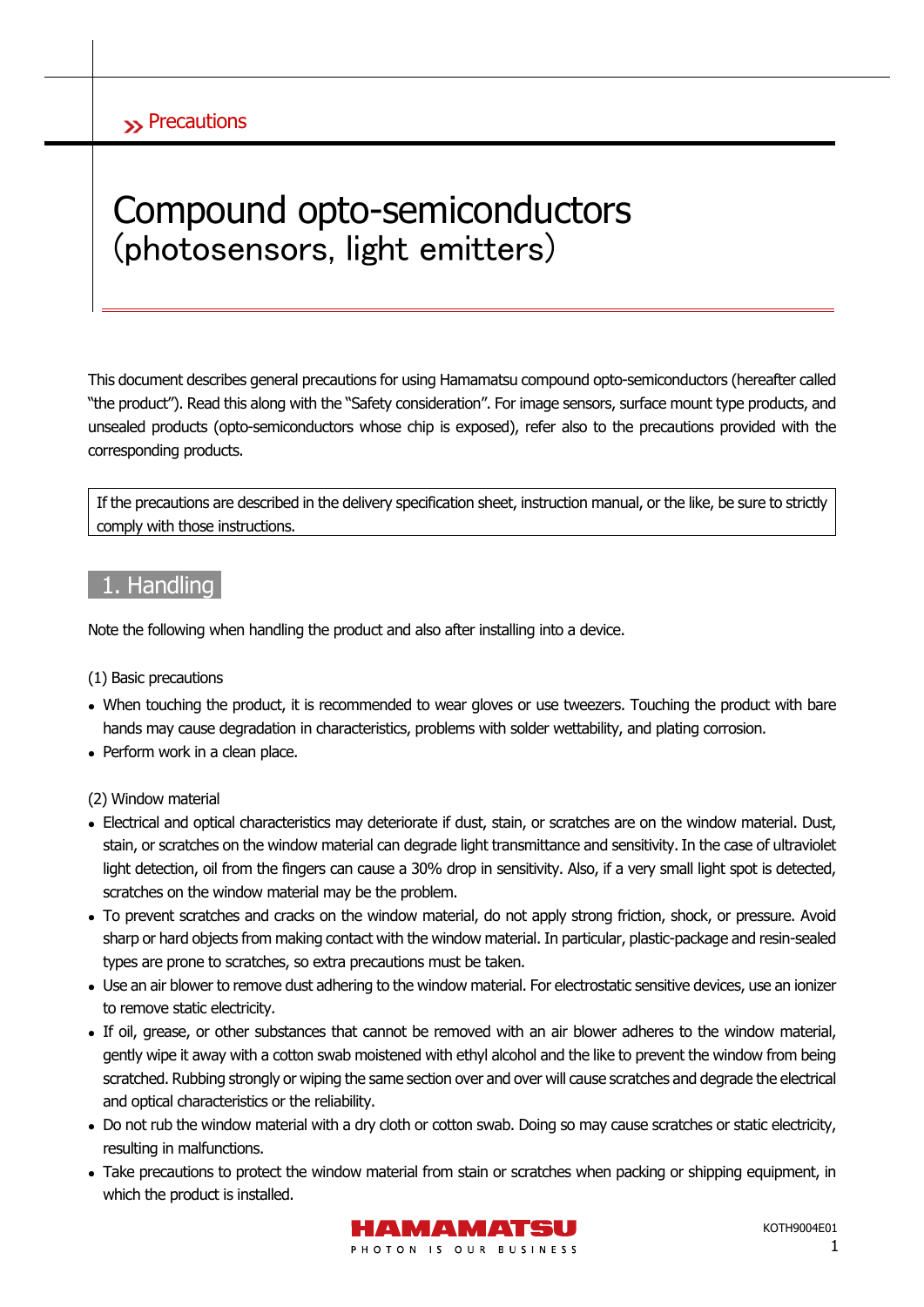(3) Vibration, shock, and stress

- If long-term vibration or frequent or strong shock is applied to the product, the package may break causing the characteristics to be impaired.
- Using the product under external stress may damage the inside of the product or connected parts.
- On some products with optical filters, the filter may fall out if excessive force or continuous vibration is applied to the filter section.

[Figure 1] Gently wipe stain off from the window material using a cotton swab moistened with ethyl alcohol or the like.



#### (4) Cleaning

Avoid cleaning with solvent as much as possible. If you must, note the following points.

- Use alcohol solvents such as ethyl alcohol. Particularly with plastic packages, some solvents may cause package erosion or swelling.
- Check that there is no problem with the cleaning method by experimenting in advance.
- Do not use ultrasonic cleaning or steam cleaning as it may cause critical damage to the product. Dip washing is recommended.
- If you use non-cleaning solder to mount the product, do not clean the flux. If you do, leakage or other problems may occur between terminals, which can lead to operation errors.

(5) Handling leads

- Do not touch leads with bare hands. If stain adheres to the leads, it may cause problems with solder wettability, leakage between terminals, or plating corrosion.
- Design the lead insertion hole spacing of the printed circuit board to match the lead spacing of the product. If the insertion hole spacing of the printed circuit board does not match the lead spacing of the product, do not forcibly insert the product.
- Form or cut leads before soldering. Form or cut leads by holding the root of the leads in place to prevent mechanical stress from being applied to the leads inside the package. Forming the leads from their roots may crack or damage the package. If cutting leads after soldering is unavoidable, do it after the soldered section has solidified.

[Figure 2] Lead forming



**KOTHC0095EC** 

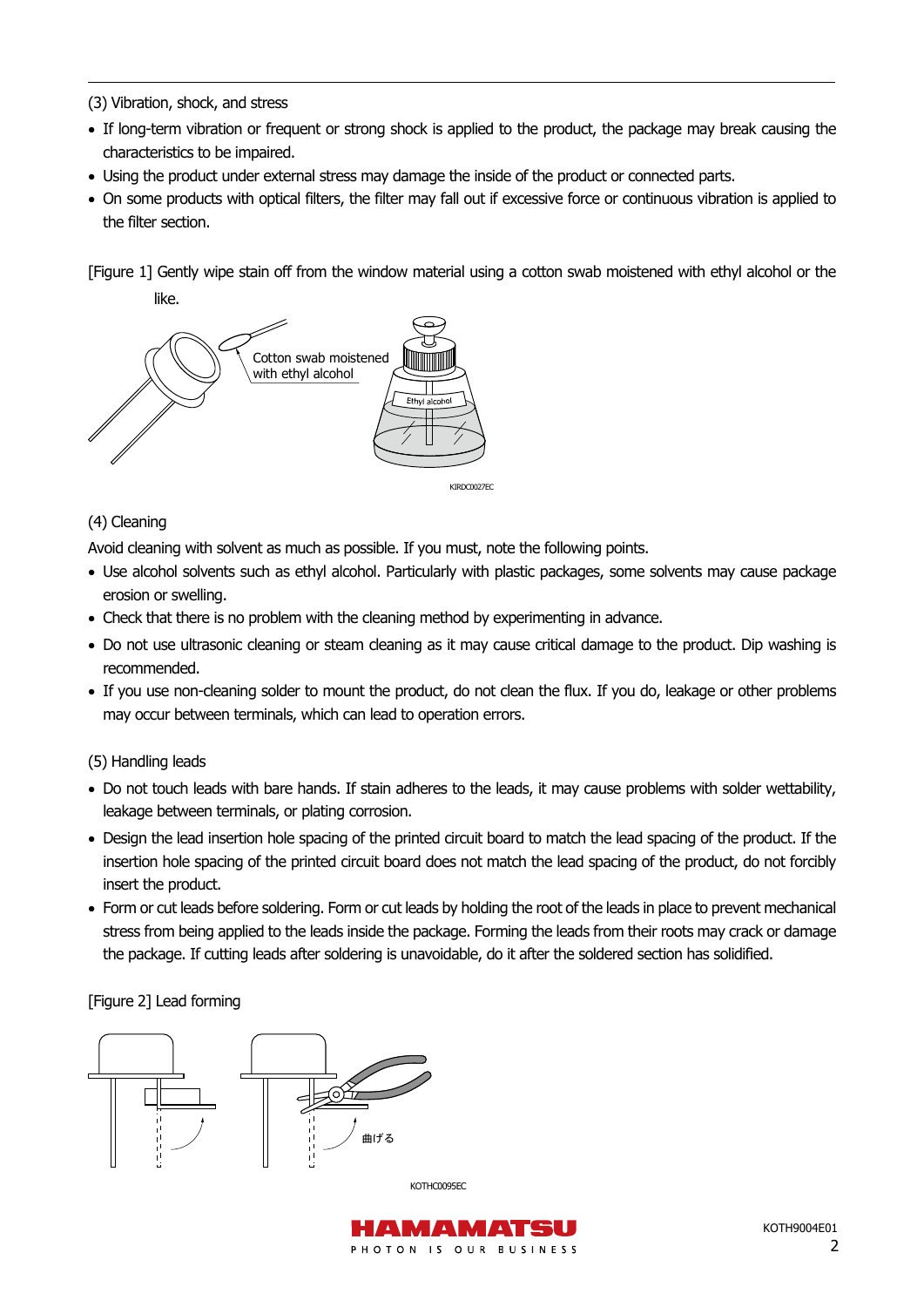#### (6) Temperature and humidity

- On some products with optical filters, the light transmittance may degrade due to moisture absorption.
- On plastic-package and resin-sealed types, extended exposure to high temperatures may cause the resin to turn yellow and degrade the transmittance of short-wavelength light.
- (7) High power light irradiation
- When high power light is irradiated on a plastic-package or resin-sealed type, the resin may be damaged by the heat.
- High power light irradiation may cause the element temperature to rise, so measures such as heat dissipation are necessary.
- Strong background light or light incident from outside the light input window may affect the product output. Take these into consideration when designing the optical system.
- (8) Ultraviolet (UV) light and X-ray irradiation
- Long-term exposure to the UV light or X-ray irradiation will cause product characteristics to deteriorate. Avoid exposing the product to any unnecessary UV light or X-ray irradiation. The product usage environment may require countermeasures to block unnecessary UV light or X-rays.
- (9) Electrical connection
- Depending on the power supply, a surge (a phenomenon in which an extremely high voltage is generated instantaneously) may occur at power-on, causing damage to the product. Select an appropriate power supply.
- On some products that require multiple biases to be applied, the order in which the biases need to be applied is defined.

#### (10) External noise

 Using the product in an environment with high level of electrical external noise may cause the product to operate erroneously. Take measures against peripheral equipment noise.

#### (11) Various types of stresses

 The product life can be extended (failure rate can be reduced) by reducing (derating) the stress (temperature, humidity, voltage, current, power, etc.) applied to the product. We recommend using values less than the absolute maximum ratings written on the datasheet to reduce the possibility of failure. In addition, avoid unnecessary high level of stress.

## 2. Storage

Be sure to strictly comply with the storage conditions described in the delivery specification sheet, instruction manual, or the like.

- Avoid wetting, exposure to direct sunlight, harmful gas, or dirt, or storage in a place with sudden temperature changes.
- For products packaged in moisture-proof bags, do not open the bag until immediately before using the product so as to prevent oxidation or contamination of leads or moisture absorption of the package. Even in the unopened moisture-proof package state, avoid wetting, exposure to the direct sunlight, harmful gas, or dirt, storage in a place with sudden temperature changes, and humidity increase by stopping the air-conditioner during night or the like.
- Do not lay a heavy object or load on the product or the package. Do not store by stacking the products or packages.

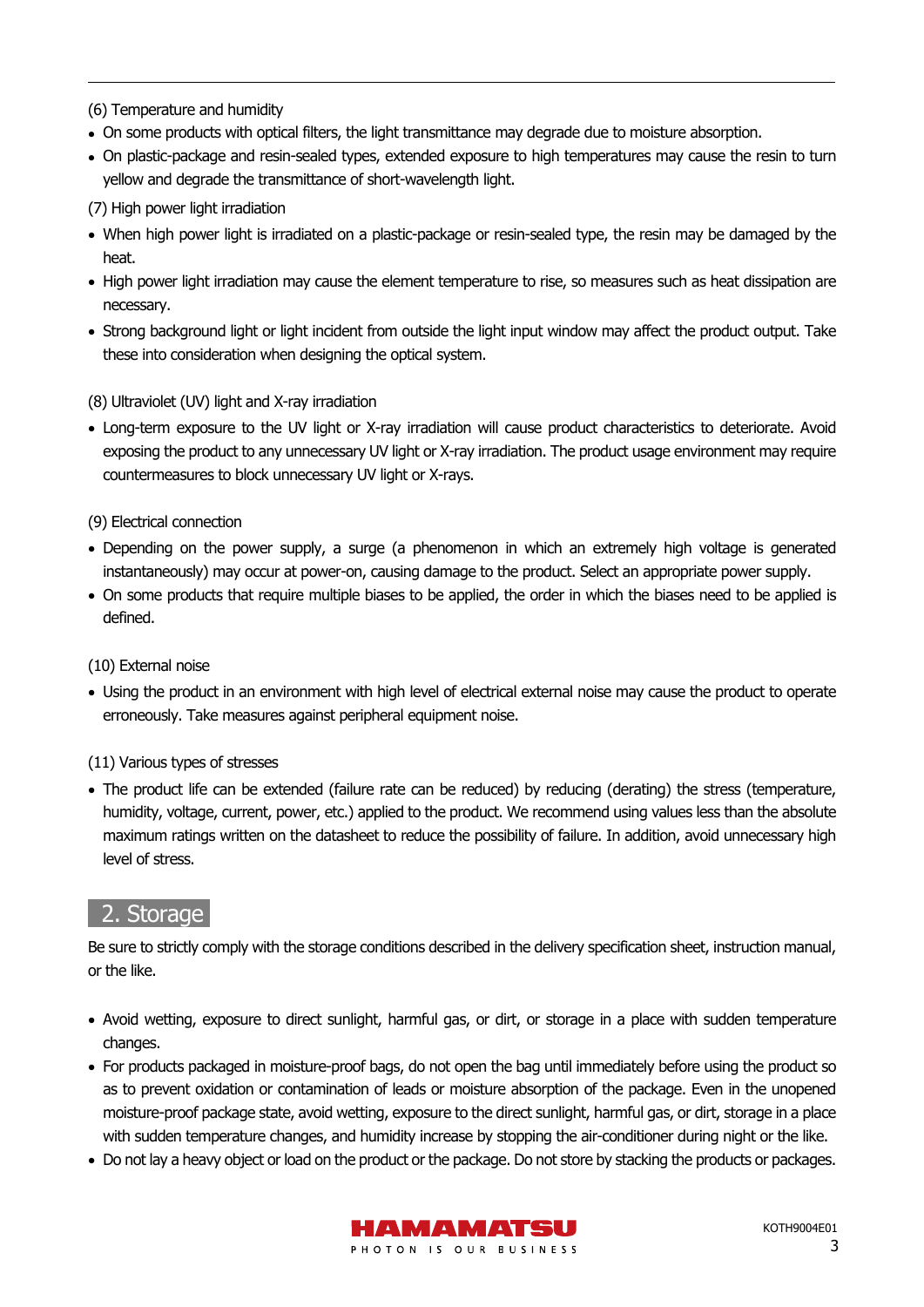- When storing the products after transferring them into another case, use a case that is difficult to be charged with static electricity. When storing electrostatic sensitive devices, be sure to put them in a conductive case.
- If the product is stored in a poor environment (conditions exceeding the recommended storage conditions [Table 1]), the solderability may lower, leads may be rusted, or electrical characteristics may decrease. When the storage conditions are described in the datasheet, delivery specification sheet, or the like, be sure to comply with them.
- For products packaged in moisture-proof bags, if the sealing of the moisture-proof package is faulty, the silica gel discolors from navy blue to red by moisture absorption. Check the silica gel for discoloration when unpacking the products. If any fault is found, contact Hamamatsu.
- For tape packing products, tape unwound from a reel must not be left in that state for long periods. Also, do not bend the tape more than necessary.
- For products that have moisture sensitivity level (MSL) indicated in the datasheet, delivery specification sheet, or the like, follow Table 2.

| Parameter                                    |                                                 | Storage conditions                                                                                                                                                                | <b>Note</b>                                                                                         |  |
|----------------------------------------------|-------------------------------------------------|-----------------------------------------------------------------------------------------------------------------------------------------------------------------------------------|-----------------------------------------------------------------------------------------------------|--|
| Product not packed in moisture-<br>proof bag |                                                 | Temperature: 15 °C to 35 °C<br>Humidity: 45% to 75%                                                                                                                               |                                                                                                     |  |
| Product packed in<br>moisture-proof bag      | <b>Unopened</b><br>product<br>Opened<br>product | Temperature: 15 °C to 35 °C<br>Humidity: 45% to 75%<br>Period: within 12 months<br>Temperature: 15 °C to 35 °C<br>Storage period in a low-humidity<br>desiccator: within 3 months | Be aware that the moisture-proof<br>package gets a hole if a sharp object is<br>in contact with it. |  |

#### [Table 1] Recommended storage conditions

#### [Table 2] Moisture sensitivity level and storage conditions

| Moisture sensitivity level (MSL) | Storage period   | Storage temperature and humidity |  |
|----------------------------------|------------------|----------------------------------|--|
|                                  | <b>Unlimited</b> | 30 °C or less, 85% or less       |  |
|                                  | 1 year           |                                  |  |
| 2a                               | 4 weeks          |                                  |  |
|                                  | 168 hours        |                                  |  |
| 4                                | 72 hours         | 30 °C or less, 60% or less       |  |
|                                  | 48 hours         |                                  |  |
| 5a                               | 24 hours         |                                  |  |

## 3. Soldering

The correct soldering temperature, time, and method may differ depending on the type of package. Further, effects on the product vary depending on the circuit board, soldering iron, flow bath, reflow oven, and so on that are used. When setting the soldering conditions such as the soldering temperature and time, check that problems do not occur in the product by testing out the conditions in advance by referring to the recommended soldering conditions [Table 3]. When the soldering conditions are described in the datasheet, delivery specification sheet, or the like, be sure to comply with them.

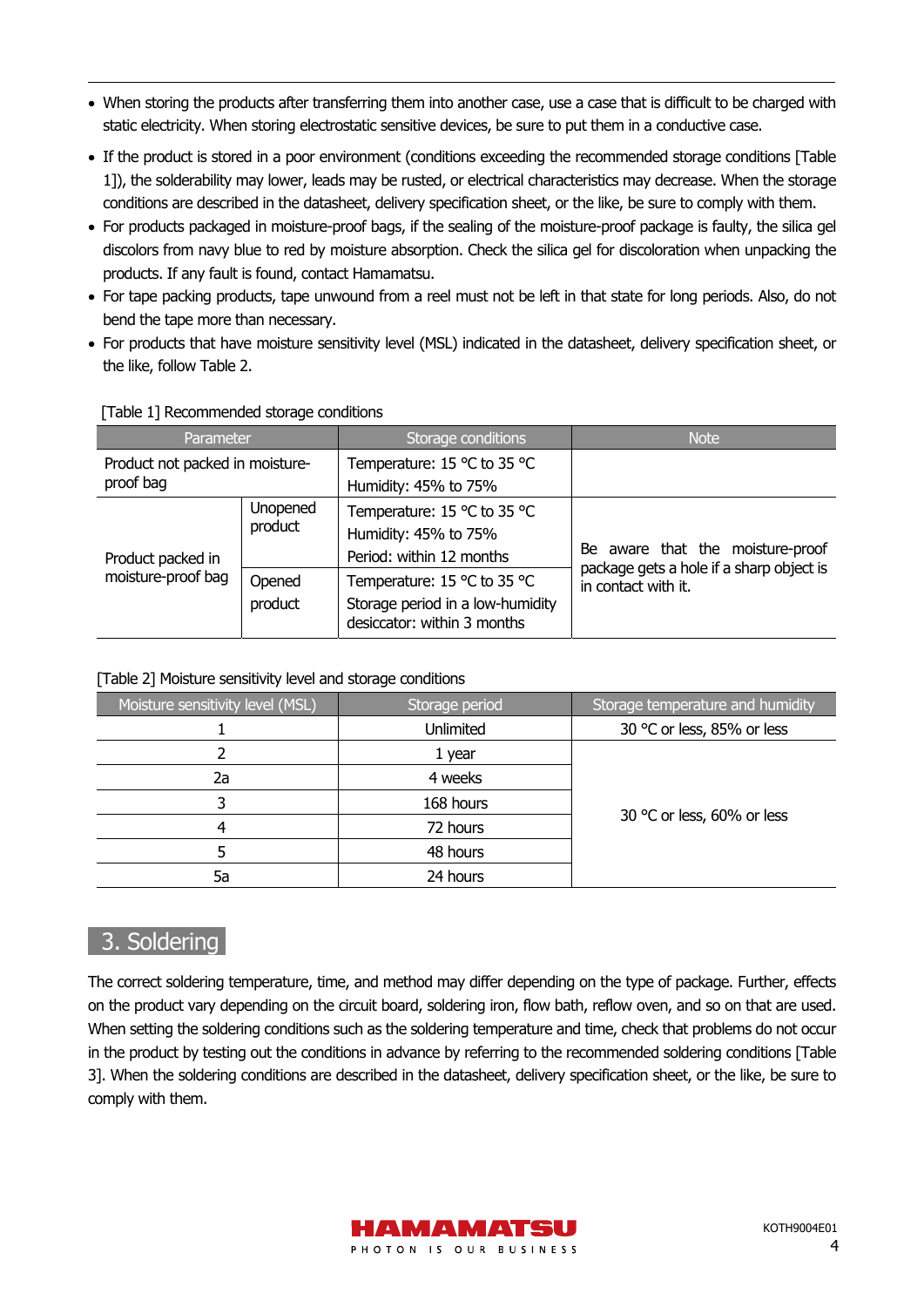#### [Table 3] Recommended soldering condition examples

| Package | Soldering temperature | Soldering time | <b>Note</b>                                                                    |
|---------|-----------------------|----------------|--------------------------------------------------------------------------------|
| Metal   | 260°C or less         | 10 s or less   |                                                                                |
| Ceramic | 260°C or less         | 5 s or less    | Solder at a point at least 1.5 mm<br>away from the package body.<br>[Figure 3] |
| Plastic | 230°C or less         | 5 s or less    | Solder at a point at least 1 mm<br>away from the package body.                 |

- (1) Points requiring special caution
- Consider carefully the soldering iron tip temperature and soldering time, and do not solder at high temperatures or for long periods. If soldering is performed at high temperatures or for long periods, package cracks or window material peeling may occur.
- Take measures to prevent solder or flux from flying outward, sticking to the window material, and contaminating it.

(2) Flux

- Use non-cleaning solder or rosin type flux. Using flux with relatively strong acid or alkali levels or inorganic flux may cause corrosion on the leads.
- (3) When using a soldering iron
- To prevent effects from electrostatic charges, use a grounded soldering iron whose insulation resistance is 10 MΩ or more.
- Set the soldering iron tip temperature by referring to the recommended soldering condition examples [Table 3]. If you cannot provide these conditions, then grip the root of the leads you are soldering with tweezers or a similar tool to prevent heat from conducting to the product package [Figure 3].
- Do not let the soldering iron directly contact the package section of the product. Direct contact with the soldering iron may cause mechanical or optical damage.
- Perform the soldering so that no stress is applied to the package section of the product. Soldering in a state where stress is applied will cause residual stress after the soldering that tends to cause deterioration.

[Figure 3] Soldering ceramic package



KPDC0013EF

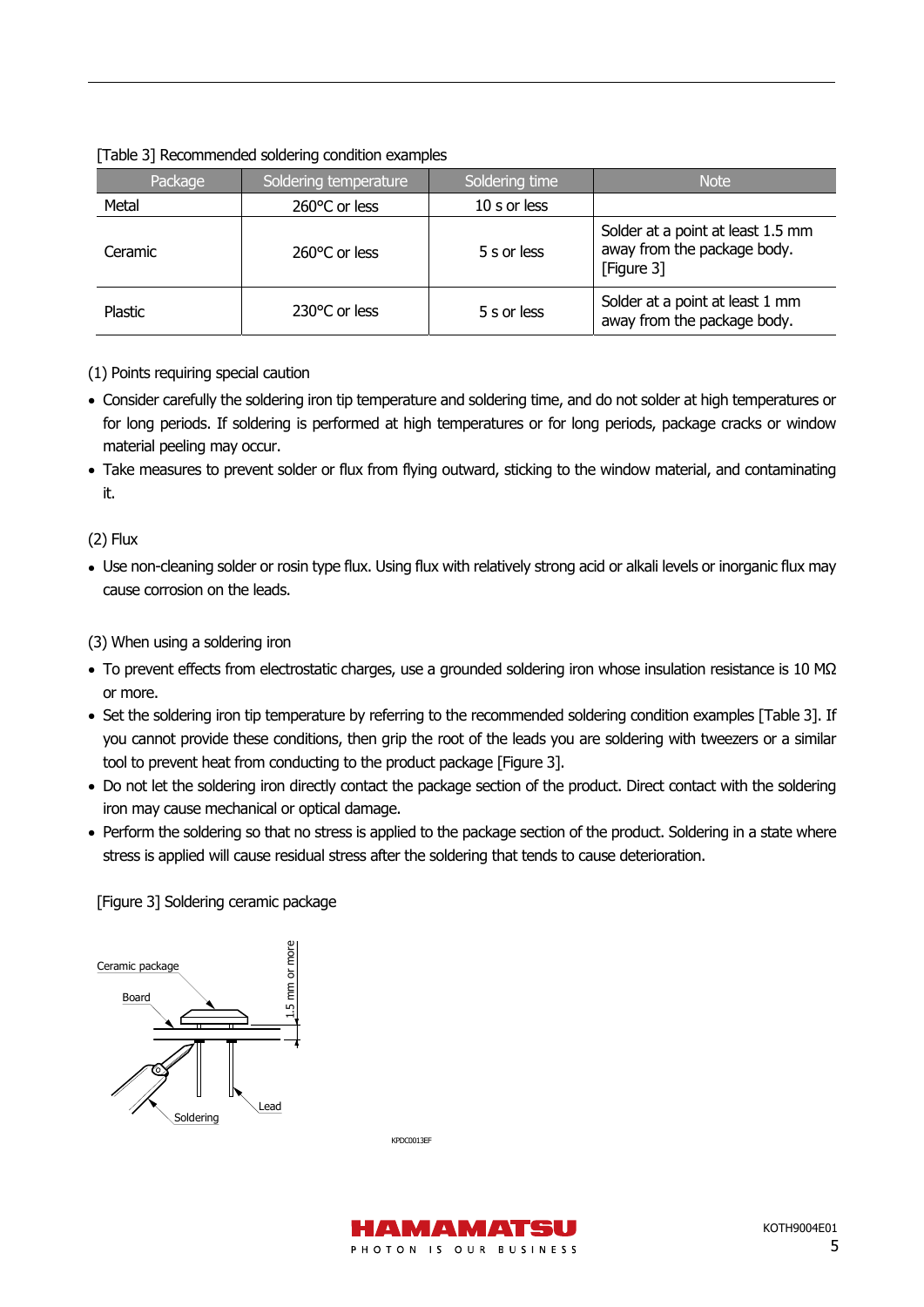(4) Flow (dip) soldering

- In flow soldering, dip only the lead section in the solder bath. Do not dip the package section in the solder bath. If you do, mechanical or optical damage may result.
- Perform flow soldering by making sure that external force is not applied to the leads or package. Flow soldering in a state where external force is applied will cause residual stress that tends to cause deterioration.
- (5) Soldering of reflow compatible products
- For details on soldering reflow compatible products, see "3. Soldering" in "Surface mount type products" listed under "Precautions".

# 4. Electrostatic sensitive devices

Electrostatic sensitive devices come with an electrostatic warning label on the product packing [Figure 4]. When handling electrostatic sensitive devices, take precautions on the following points to avoid damage and deterioration due to static electricity.

[Figure 4] Electrostatic warning label example



(1) Workplace and facilities, etc.

- Lay a conductive mat (750 kΩ to 1 GΩ) on the surface of the workbench and ground it.
- Use conductive flooring material or lay a conductive mat on the workplace floor and ground it.
- Ground all manufacturing equipment and inspection devices.
- Keep humidity at approximately 50%. Low humidity tends to cause static electricity and high humidity is prone to moisture absorption.

 $\bullet$ 

- (2) Handling
- Using an ionizer or similar item to eliminate electrical charges is recommended when handling the product.
- Wear anti-static clothing and conductive shoes (100 kΩ to 100 MΩ).
- Attach a wrist strap (having protective resistance of 750 kΩ to 35 MΩ) directly to the skin, and ground the strap. If the wrist strap does not include protective resistance, there is a risk of electric shock hazard due to electric leak. Also, wear conductive finger sacks or gloves.
- Tools such as tweezers used to handle the product may sometimes become electrically charged. Connect a ground line as needed.
- Use a soldering iron with an insulation resistance of 10 M $\Omega$  or higher. The soldering iron tip should be grounded.
- If the product is induction-charged and contacts with a metal, excessive current may flow due to electrostatic discharge, causing damage to the product. To prevent induction charging, keep objects (insulators such as plastic and vinyl, PC display monitors and keyboards, etc.) that may possibly be electrically charged away from the product. The product may be induction-charged even by just bringing such objects close to the product.

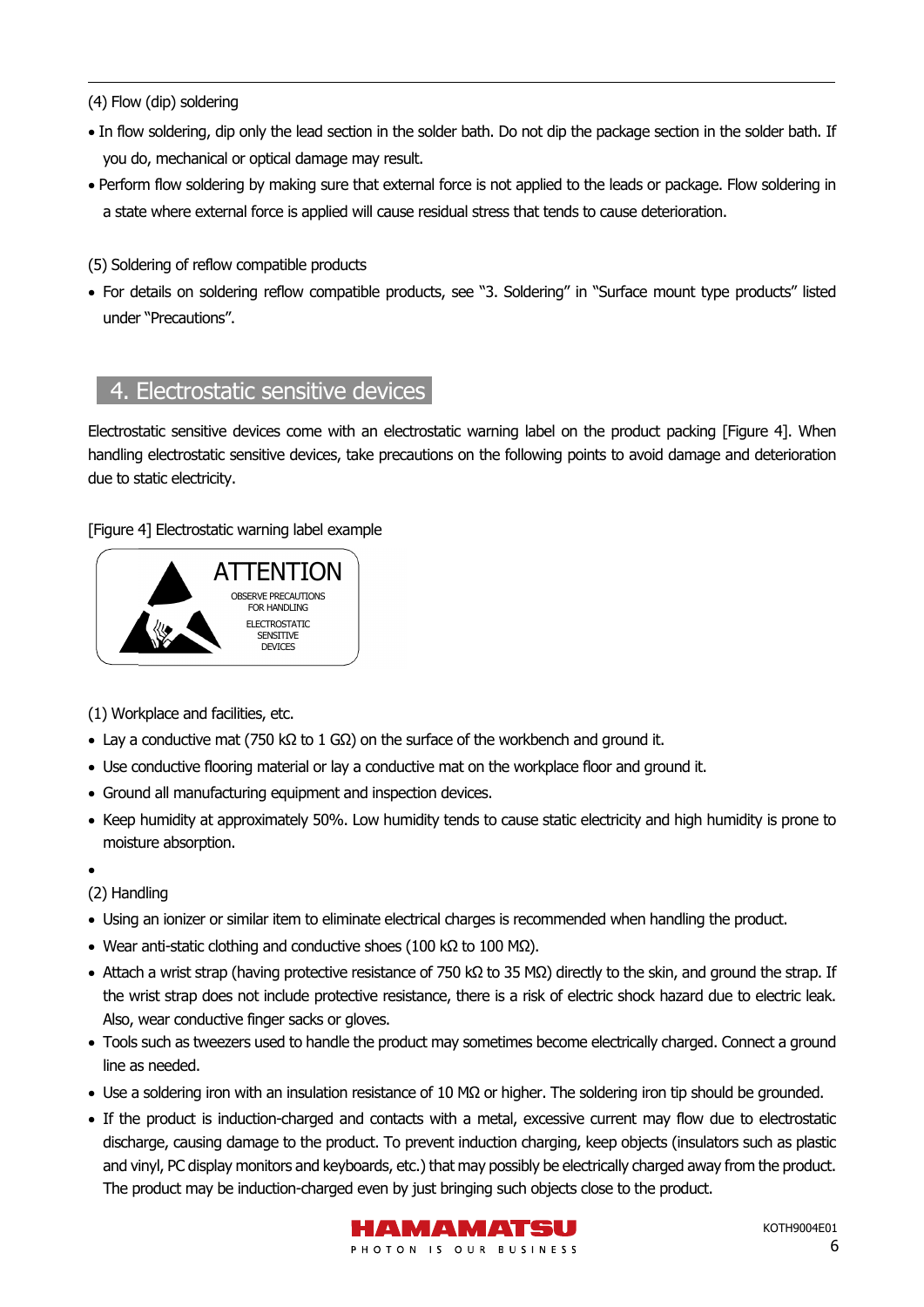If keeping such objects near the product is unavoidable, then use an ionizer, etc. to remove electrostatic charges from the objects that are apt to be electrostatically charged.

- Friction on the product causes electrostatic charges. If such friction is unavoidable, then remove the electrostatic charges using an ionizer, etc.
- Peripheral devices must be properly grounded so that no surges are applied to the product by a leakage voltage. Do not allow a voltage exceeding the absolute maximum ratings to be applied to the product from the measurement instrument, etc. (particularly during ON/OFF switching of power sources). If there is the possibility of a surge voltage, insert a filter (made up of a resistor and capacitor) to protect the product. Do not attach or detach any connector that is connected to the power supply line or output line during operation.
- (3) Carrying, storage, and packing
- Place the product on a conductive foam by inserting the leads into the foam (for shorting leads), and then put it in a conductive case. The PC board to mount the product on should also be put in a conductive case. Avoid using plastic or styrofoam as they may generate static electricity by vibration during shipping, etc., causing breakdown or deterioration of the product.
- Use a conductive carrying case and storage shelf.
- Avoid storing the product near equipment that may generate high voltage or high electromagnetic field.
- Note: It is not always necessary to provide all the anti-electrostatic measures stated above. Implement these measures according to the extent of deterioration or damage that may occur.

[Figure 5] Electrostatic countermeasure example



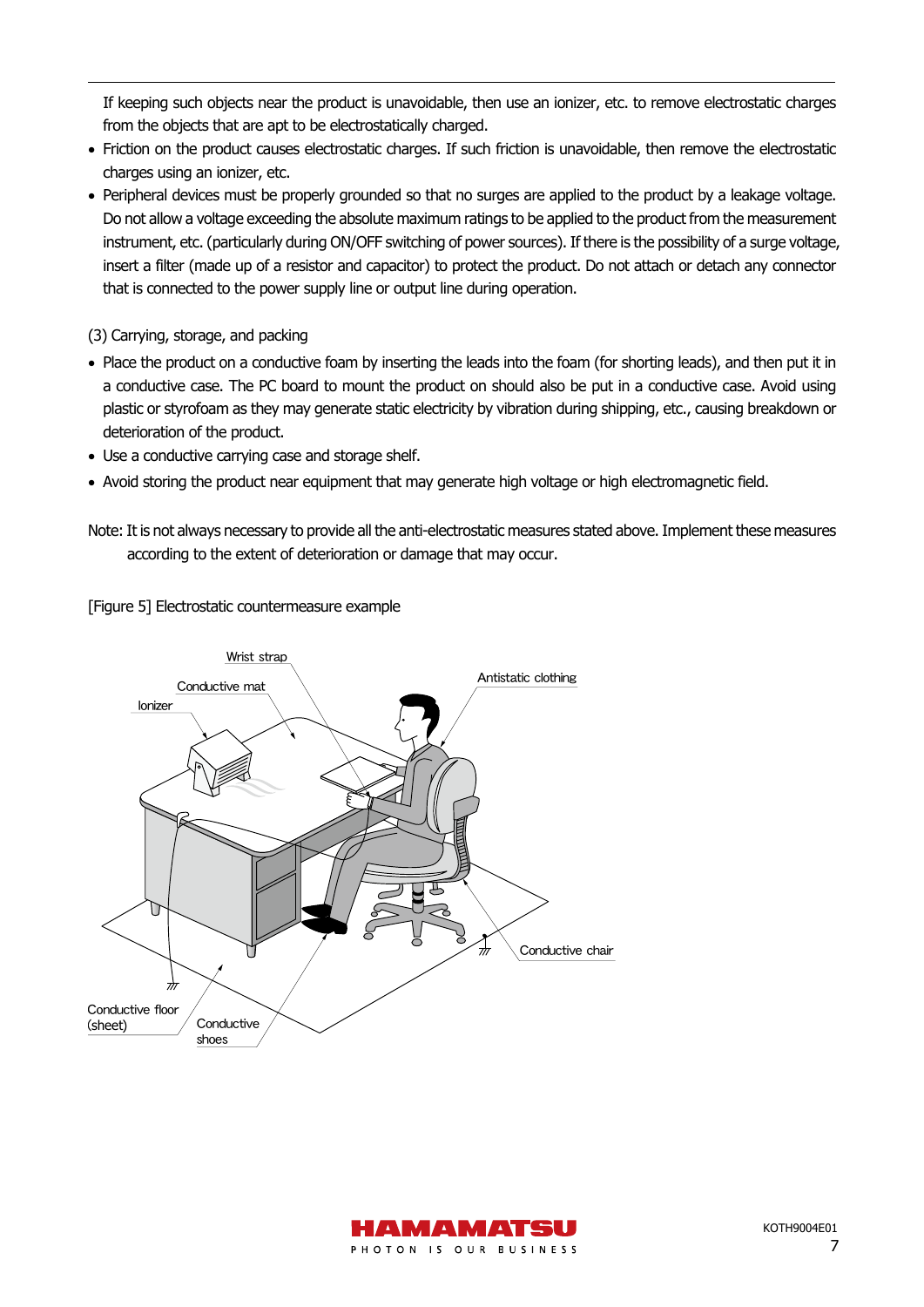# 5. Handling of cardboard boxes

The product comes shipped in cardboard boxes. When handling the cardboard boxes, comply with warning labels displayed on the cardboard box.

[Figure 6] Warning displays on cardboard box



## 6. Precautions by product

#### TE-cooled type

TE-cooled type detectors are cooled or kept at a constant temperature by thermoelectric coolers. Because the current supplied to the thermoelectric coolers is greater than the allowable current of the detector or thermistor, if this current is applied even for an instant to the detector or thermistor, it will be destroyed. Be careful not to miswire.

- Use a heatsink with small thermal resistance (for mounting the metal base surface). If heat dissipation is insufficient, the detector may break.
- Make the thermal resistance between the package and heat sink as small as possible. In addition, use silicone grease or the like to improve thermal coupling. If the thermal resistance is large, heat dissipation will be insufficient and may damage the product.
- Do not reverse the positive and negative terminals of the thermoelectric cooler. Reversing the polarity may damage the product.
- Running a current exceeding the allowable current of the thermoelectric cooler may damage the product. Do not run a current exceeding the allowable current of the thermoelectric cooler. We recommend suppressing the applied current as much as possible to use the product stably for a long time.
- If there is a thermistor, be careful not to exceed the power dissipation of the thermistor.
- If a temperature controller is to be used, take into full consideration the cooling capacity, and set the temperature according to the ambient temperature conditions. In addition, be careful not to run a current exceeding the allowable current of the thermoelectric cooler.
- Handle the thermoelectric cooler carefully as it may be damaged from shock such as due to dropping.
- When attaching to a heatsink, do not apply excessive force to prevent distorting the package. If the air tightness of the package is lost such as due to a cracked light input window, the product's characteristics and cooling capacity will degrade.